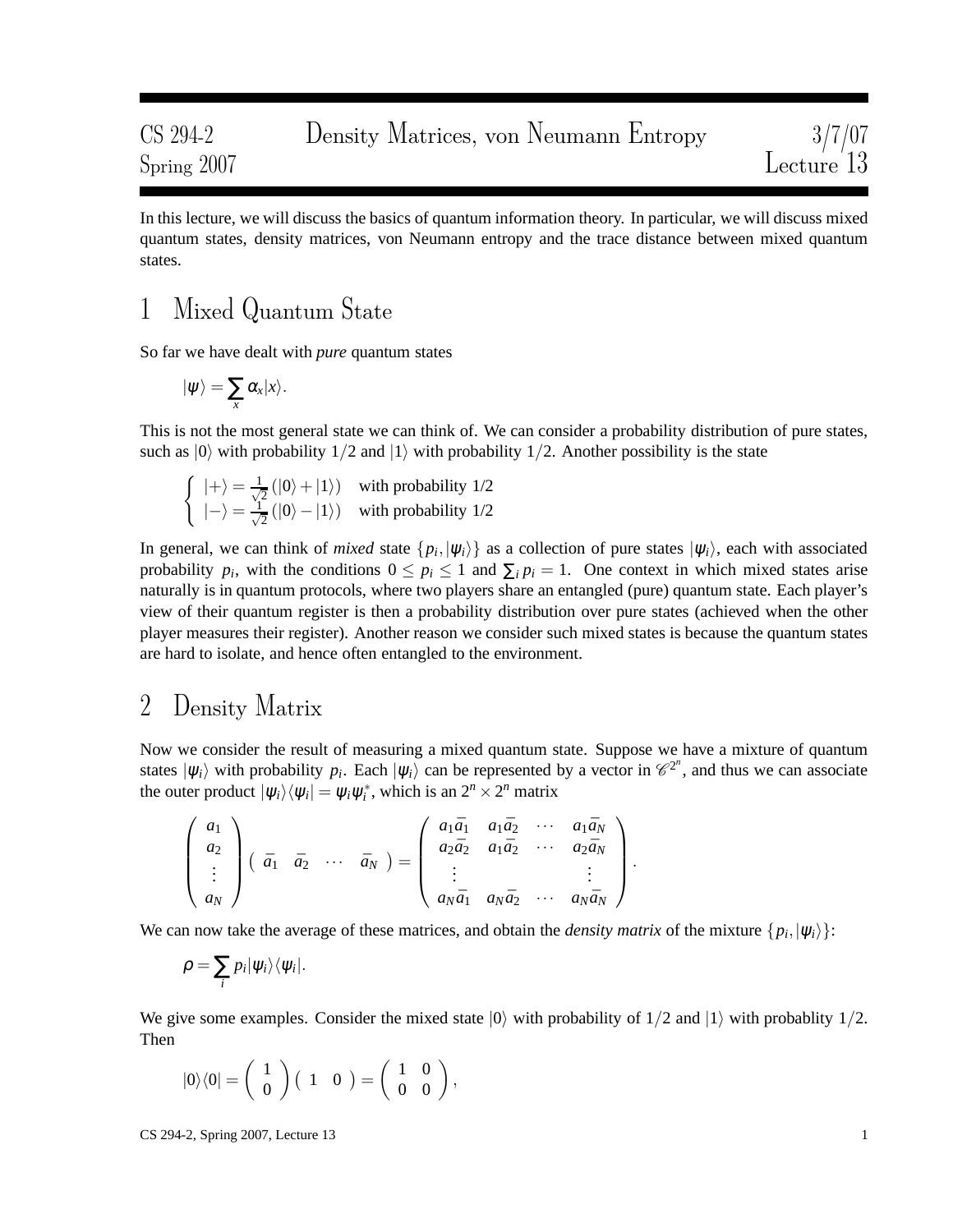and

$$
|1\rangle\langle 1| = \left(\begin{array}{c} 0 \\ 1 \end{array}\right) \left(\begin{array}{cc} 0 & 1 \end{array}\right) = \left(\begin{array}{cc} 0 & 0 \\ 0 & 1 \end{array}\right).
$$

Thus in this case

$$
\rho = \frac{1}{2}|0\rangle\langle 0| + \frac{1}{2}|1\rangle\langle 1| = \begin{pmatrix} 1/2 & 0 \\ 0 & 1/2 \end{pmatrix}.
$$

Now consider another mixed state, this time consisting of  $|+\rangle$  with probability 1/2 and  $|-\rangle$  with probability 1/2. This time we have

$$
|+\rangle\langle+|=(1/2)\left(\begin{array}{c}1\\1\end{array}\right)\left(\begin{array}{cc}1&1\end{array}\right)=\frac{1}{2}\left(\begin{array}{cc}1&1\\1&1\end{array}\right),
$$

and

$$
|-\rangle\langle-|=(1/2)\left(\begin{array}{c}1\\-1\end{array}\right)\left(\begin{array}{cc}1&-1\end{array}\right)=\frac{1}{2}\left(\begin{array}{cc}1&-1\\-1&1\end{array}\right).
$$

Thus in this case the offdiagonals cancel, and we get

$$
\rho = \frac{1}{2}|+\rangle\langle +|+\frac{1}{2}|-\rangle\langle -| = \begin{pmatrix} 1/2 & 0 \\ 0 & 1/2 \end{pmatrix}.
$$

Note that the two density matrices we computed are identical, even though the mixed state we started out was different. Hence we see that it is possible for two different mixed states to have the same density matrix.

Nonetheless, the density matrix of a mixture completely determines the effects of making a measurement on the system:

**Theorem 13.1**: *Suppose we measure a mixed state*  $\{p_j, |\psi_j\rangle\}$  *in an orthonormal bases*  $|\beta_k\rangle$ *. Then the outcome is*  $|\beta_k\rangle$  *with probability*  $\langle \beta_k|\rho|\beta_k\rangle$ *.* 

**Proof**: We denote the probability of measuring  $|\beta_k\rangle$  by Pr[*k*]. Then

$$
\Pr[k] = \sum_{j} p_{j} |\langle \psi_{j} | \beta_{k} \rangle|^{2}
$$
  
= 
$$
\sum_{j} p_{j} \langle \beta_{k} | \psi_{j} \rangle \langle \psi_{j} | \beta_{k} \rangle
$$
  
= 
$$
\langle \beta_{k} | \sum_{j} p_{j} | \psi_{j} \rangle \langle \psi_{j} | \beta_{k} \rangle
$$
  
= 
$$
\langle \beta_{k} | \rho | \beta_{k} \rangle.
$$

 $\Box$ 

We list several properties of the density matrix:

- 1.  $\rho$  is Hermitian, so the eigenvalues are real and the eigenvectors orthogonal.
- 2. If we measure in the standard basis the probability we measure *i*,  $P[i] = \rho_{i,i}$ . Also, the eigenvalues of  $\rho$  are non-negative. Suppose that  $\lambda$  and  $|e\rangle$  are corresponding eigenvalue and eigenvector. Then if we measure in the eigenbasis, we have

$$
Pr[e] = \langle e|\rho|e\rangle = \lambda \langle e|e\rangle = \lambda.
$$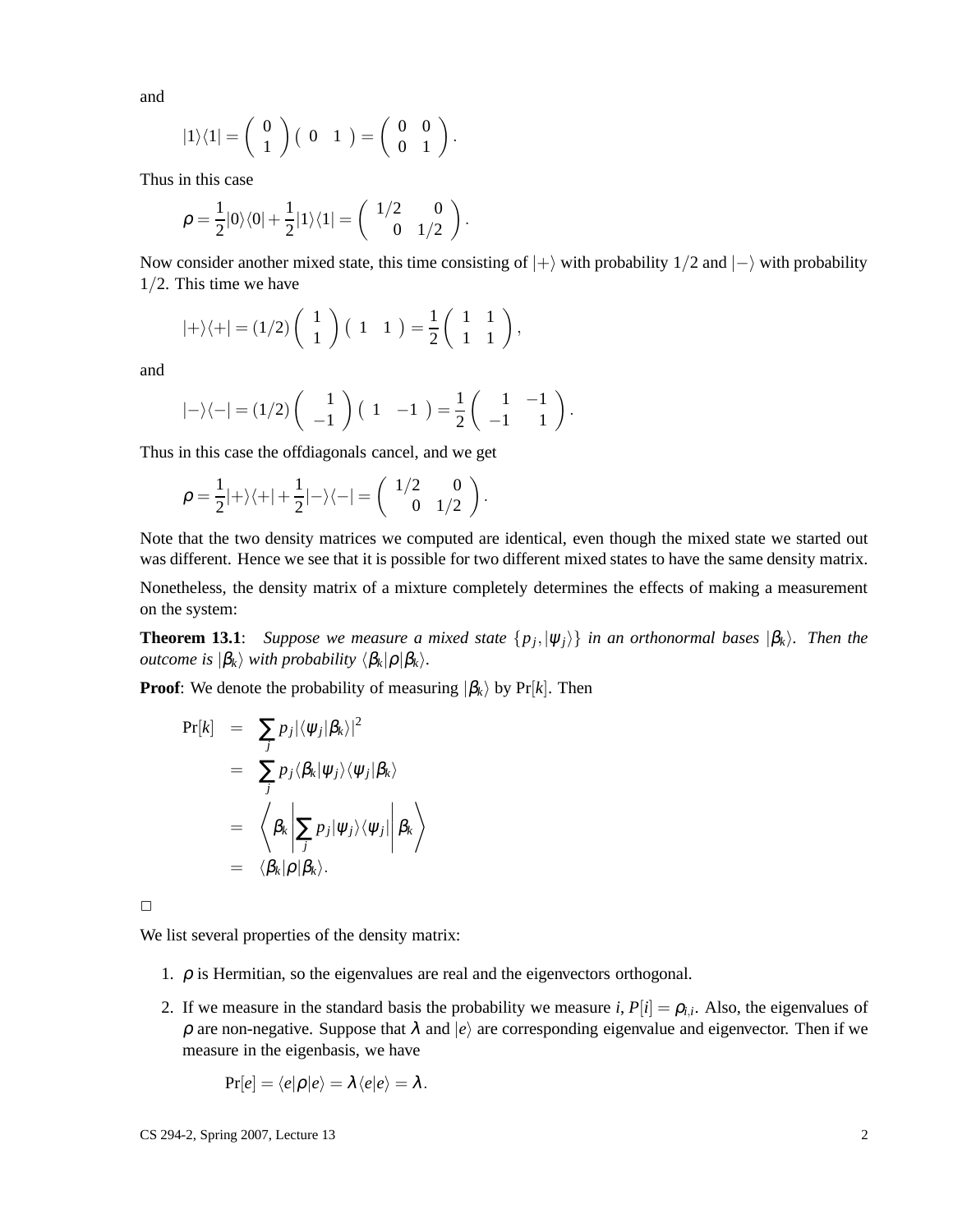3. tr $\rho = 1$ . This is because if we measure in the standard basis  $\rho_{i,i} = Pr[i]$  but also  $\sum_i Pr[i] = 1$  so that  $\sum_i \rho_{i,i} = \sum_i Pr[i] = 1.$ 

Consider the following two mixtures and their density matrices:

$$
\begin{array}{rcl}\n\cos\theta|0\rangle + \sin\theta|1\rangle & \text{w.p. } 1/2 & = \frac{1}{2}\begin{pmatrix} c\theta \\ s\theta \end{pmatrix} \begin{pmatrix} c\theta & s\theta \end{pmatrix} & = \frac{1}{2}\begin{pmatrix} c^2\theta & c\theta s\theta \\ c\theta s\theta & s^2\theta \end{pmatrix} \\
\cos\theta|0\rangle - \sin\theta|1\rangle & \text{w.p. } 1/2 & = \frac{1}{2}\begin{pmatrix} c\theta \\ -s\theta \end{pmatrix} \begin{pmatrix} c\theta & -s\theta \\ -s\theta \end{pmatrix} & = \frac{1}{2}\begin{pmatrix} c^2\theta & -c\theta s\theta \\ -c\theta s\theta & s^2\theta \end{pmatrix}\n\end{array}\n\right} = \begin{pmatrix}\n\cos^2\theta & 0 \\
0 & \sin^2\theta\n\end{pmatrix}
$$

$$
\begin{array}{ll}\n\text{(0)} & \text{w.p.} \cos^2 \theta = \cos^2 \left( \begin{array}{c} 1 \\ 0 \end{array} \right) \left( \begin{array}{cc} 1 & 0 \end{array} \right) = \cos^2 \left( \begin{array}{c} 1 & 0 \\ 0 & 0 \end{array} \right) \\
\text{(1)} & \text{w.p.} \sin^2 \theta = \sin^2 \theta \left( \begin{array}{c} 0 \\ 1 \end{array} \right) \left( \begin{array}{cc} 0 & 1 \end{array} \right) = \sin^2 \left( \begin{array}{c} 0 \\ 0 \end{array} \right) \\
\text{(2)} & \text{(3)} \sin^2 \theta\n\end{array} \right) = \sin^2 \left( \begin{array}{cc} 0 & 0 \\ 0 & 1 \end{array} \right) \\
\text{(3)} & \text{(4)} \sin^2 \theta = \sin^2 \theta \left( \begin{array}{c} 0 \\ 1 \end{array} \right) \left( \begin{array}{cc} 0 & 1 \end{array} \right) = \sin^2 \left( \begin{array}{c} 0 \\ 0 \end{array} \right) \\
\text{(5)} & \text{(6)} \sin^2 \theta = \sin^2 \theta \left( \begin{array}{c} 0 \\ 1 \end{array} \right) \left( \begin{array}{cc} 0 \\ 1 \end{array} \right) = \sin^2 \left( \begin{array}{c} 0 \\ 0 \end{array} \right) \left( \begin{array}{cc} 0 \\ 0 \end{array} \right) = \sin^2 \theta \left( \begin{array}{c} 0 \\ 0 \end{array} \right) \left( \begin{array}{c} 0 \\ 0 \end{array} \right) = \sin^2 \theta \left( \begin{array}{c} 0 \\ 0 \end{array} \right) \left( \begin{array}{c} 0 \\ 0 \end{array} \right) = \sin^2 \theta \left( \begin{array}{c} 0 \\ 0 \end{array} \right) \left( \begin{array}{c} 0 \\ 0 \end{array} \right) = \sin^2 \theta \left( \begin{array}{c} 0 \\ 0 \end{array} \right) \left( \begin{array}{c} 0 \\ 0 \end{array} \right) = \cos^2 \theta \left( \begin{array}{c} 0 \\ 0 \end{array} \right
$$

Thus, since the mixtures have identical density matrices, they are indistinguishable.

# <span id="page-2-0"></span>3 Von Neumann Entropy

We will now show that if two mixed states are represented by different density measurements, then there is a measurement that distinguishes them. Suppose we have two mixed states, with density matrices *A* and *B* such that  $A \neq B$ . We can ask, what is a good measurement to distinguish the two states? We can diagonalize the difference  $A - B$  to get  $A - B = E\Lambda E^*$ , where *E* is the matrix of orthogonal eigenvectors. Then if  $e_i$  is an eigenvector with eigenvalue  $\lambda_i$ , then  $\lambda_i$  is the difference in the probability of measuring  $e_i$ :

$$
Pr_A[i] - Pr_B[i] = \lambda_i.
$$

We can define the distance between two probability distributions (with respect to a basis *E*) as

$$
|\mathscr{D}_A - \mathscr{D}_B|_E = \sum (\Pr_A[i] - \Pr_B[i]).
$$

If *E* is the eigenbasis, then

$$
|\mathscr{D}_A-\mathscr{D}_B|_E=\sum_i |\lambda_i|={\rm tr}|A-B|=||A-B||_{\rm tr},
$$

which is called the trace distance between *A* and *B*.

**Claim** Measuring with respect to the eigenbasis *E* (of the matrix  $A - B$ ) is optimal in the sense that it maximizes the distance  $|\mathcal{D}_A - \mathcal{D}_B|_E$  between the two probability distributions.

Before we prove this claim, we introduce the following definition and lemma without proof.

**Definition** Let  $\{a_i\}_{i=1}^N$  and  $\{b_i\}_{i=1}^N$  be two non-increasing sequences such that  $\sum_i a_i = \sum_i b_i$ . Then the sequence  $\{a_i\}$  is said to majorize  $\{b_i\}$  if for all *k*,

$$
\sum_{i=1}^k a_i \geq \sum_{i=1}^k b_i.
$$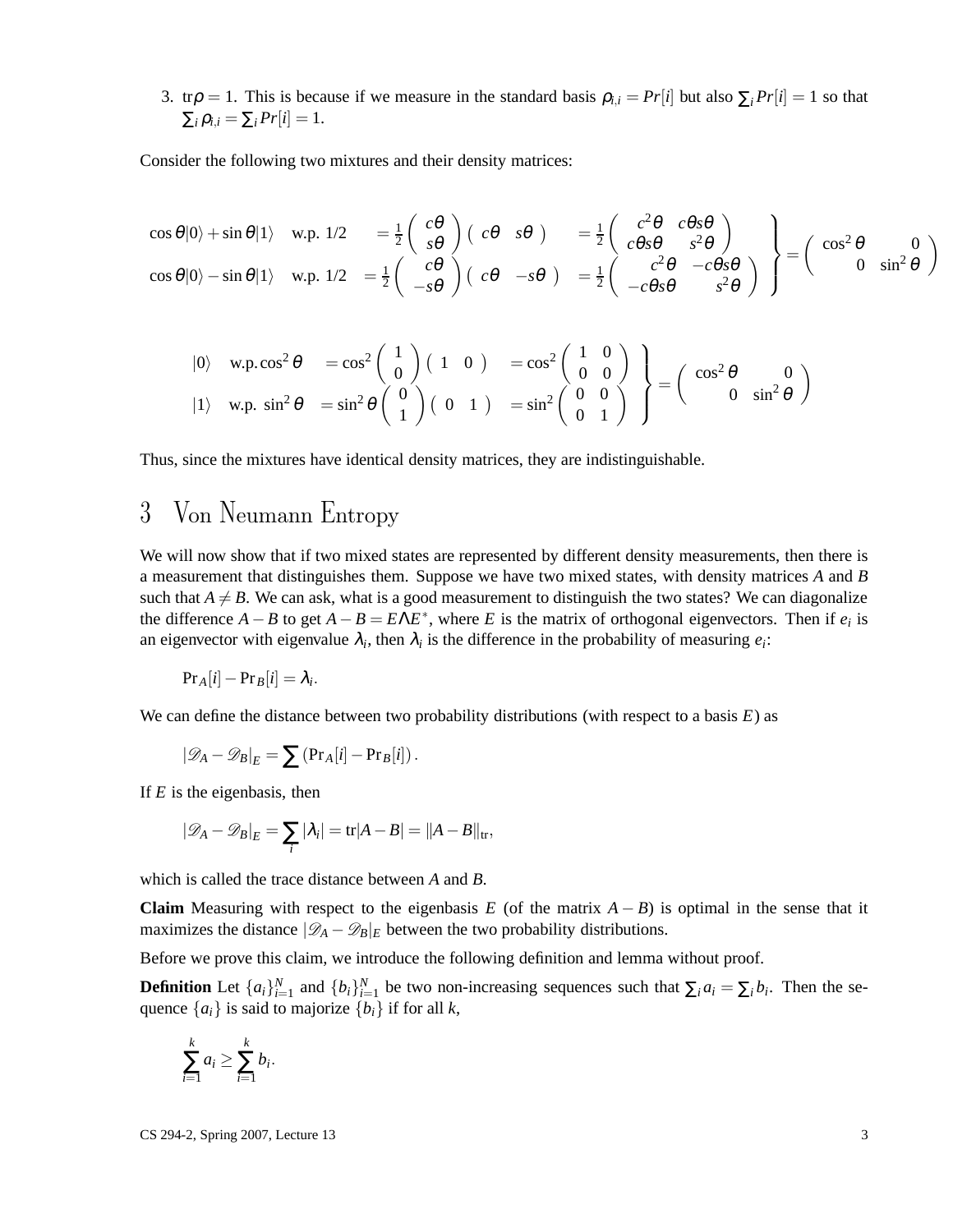**Lemma**[Schur] Eigenvalues of any Hermitian matrix majorizes the diagonal entries (if both are sorted in nonincreasing order).

Now we can prove claim [3.](#page-2-0)

**Proof** Since we can reorder the eigenvectors, we can assume  $\lambda_1 \geq \lambda_2 \geq \cdots \geq \lambda_n$ . Note that tr $(A - B) = 0$ , so we must have  $\sum_i \lambda_i = 0$ . We can split the  $\lambda_i$ 's into two groups: positive ones and negative ones, we must have

$$
\sum_{\lambda_i>0} = \frac{1}{2} ||A-B||_{\text{tr}} \qquad \sum_{\lambda_i<0} = -\frac{1}{2} ||A-B||_{\text{tr}}.
$$

Thus

$$
\max_{k} \sum_{i=1}^{k} \lambda_i = \frac{1}{2} ||A - B||_{\text{tr}}.
$$

Now consider measuring in another basis. Then the matrix  $A - B$  is represented as  $H = F(A - B)F^*$ , and let  $\mu_1 \geq \mu_2 \geq \cdots \geq \mu_n$  be the diagonal entries of *H*. Similar argument shows that

$$
\max_{k} \sum_{i=1}^{k} \mu_{i} = \frac{1}{2} \sum_{i=1}^{n} |\mu_{i}| = \frac{|\mathcal{D}_{A} - \mathcal{D}_{B}|_{F}}{2}.
$$

But by Schur's lemma the  $\lambda_i$ 's majorizes  $\mu_i$ 's, so we must have

$$
|\mathscr{D}_A - \mathscr{D}_B|_F \leq |\mathscr{D}_A - \mathscr{D}_B|_E = ||A - B||_{\text{tr}}.
$$

Let  $H(X)$  be the *Shannon Entropy* of a random variable X which can take on states  $p_1 \tldots p_n$ .

$$
H({p_i}) = \sum_i p_i \log \frac{1}{p_i}
$$

In the quantum world, we define an analogous quantity,  $S(\rho)$ , the *Von Neumann entropy* of a quantum ensemble with density matrix  $\rho$  with eigenvalues  $\lambda_1, \ldots, \lambda_n$ :

$$
S(\rho) = H\{\lambda_1,\ldots,\lambda_n\} = \sum_i \lambda_i \log \frac{1}{\lambda_i}
$$

### 4 Two open questions related to NRM

Liquid NMR (Nuclear Magnetic Resonance) quantum computers have successfully implemented 7 qubits and performed a stripped down version of quantum factoring on the number 15. In liquid NMR, the quantum register is composed of the nuclear spins in a suitably chosen molecule - the number of qubits is equal to the number of atoms in the molecule. We can think of the computer as consisting of about  $10^{16}$  such molecules (a macroscopic amount of liquid), each controlled by the same operations simultaneously. Thus we will have  $10^{16}$  copies of our state, each consisting of say 7 qubits. We assume that we can address the qubits individually, so that for example, we could preform an operation such as *CNOT* on the 2nd and 4th qubit (simultaneously on each copy).